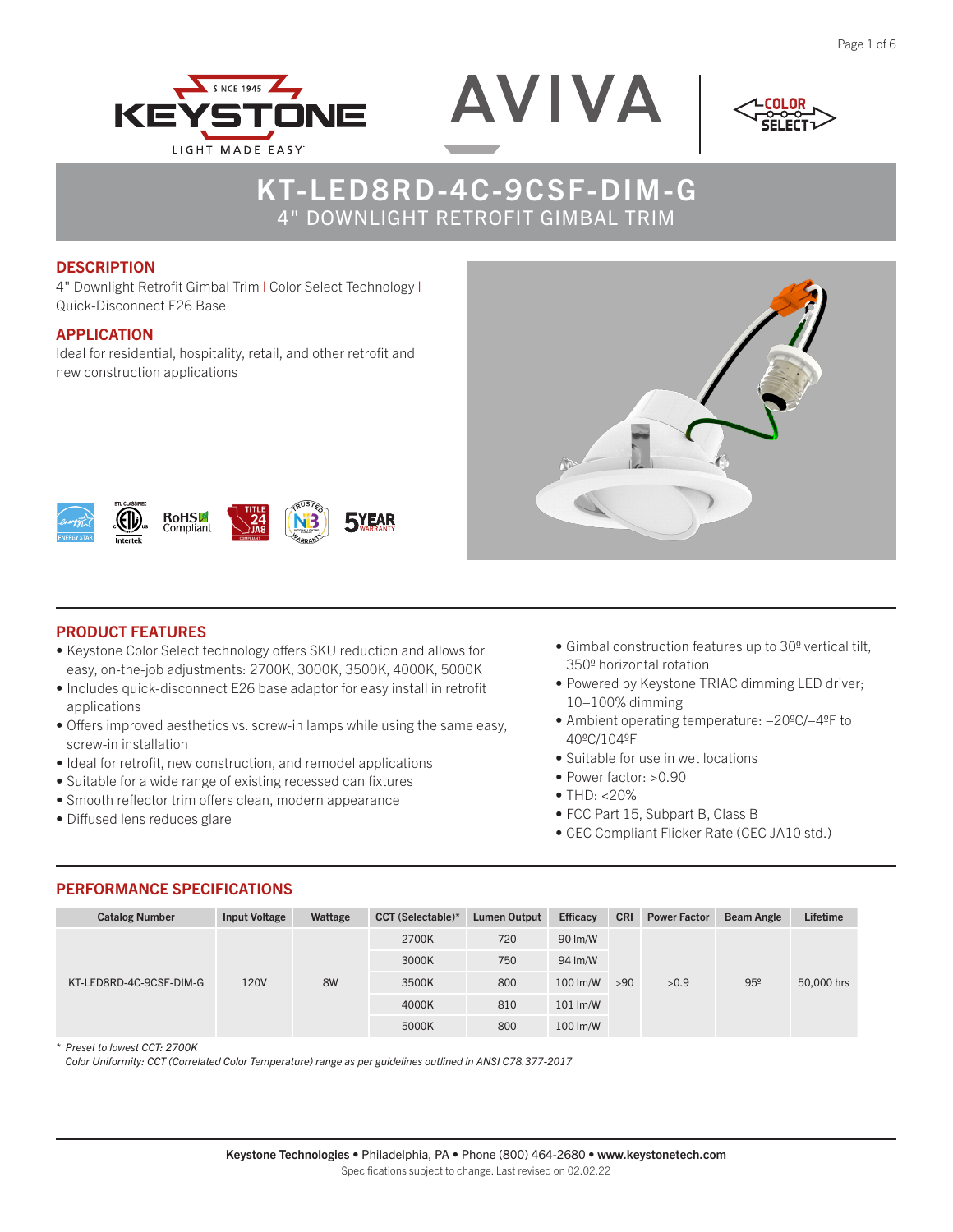



$$
<^{\text{LCOLOR}}_{\text{SELECT}}>
$$

## PHOTOMETRIC SPECIFICATIONS



#### LUX DISTANCE CURVE



Curves show illuminated area and average illumination when lamp is at various distances.

#### PHYSICAL SPECIFICATIONS

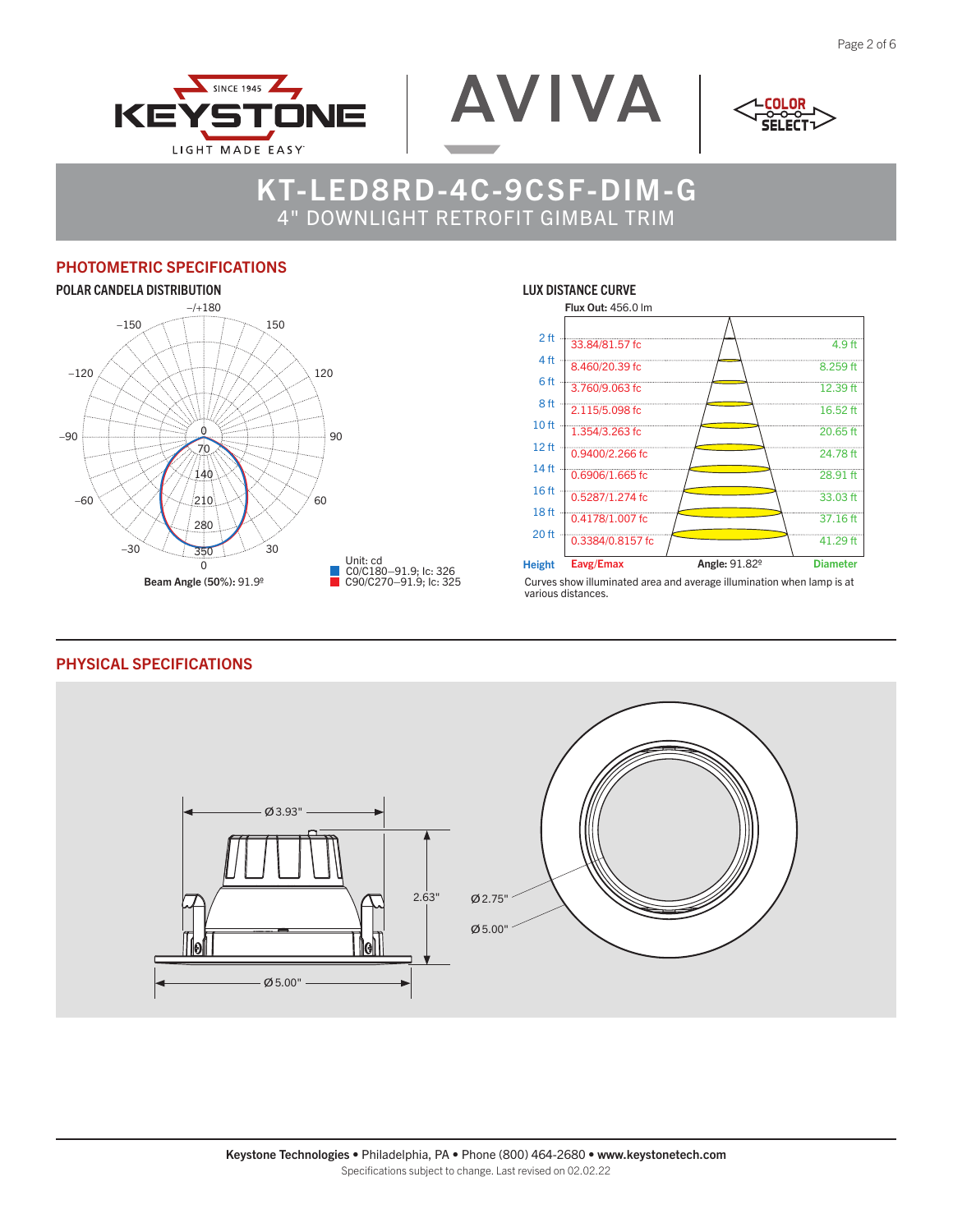



$$
<^{\text{LCOLOR}}_{\text{SELECT}}
$$

### COLOR SELECT (CCT) ADJUSTMENT

This fixture is equipped with field-adjustable Keystone Color Select technology.

- 1. Ensure power is off to the fixture.
- 2. Adjust dip switch to desired setting.





COLOR SELECT ADJUSTMENT SWITCH Set dip switch to adjust CCT between 2700K, 3000K, 3500K, 4000K, and 5000K. Fixture comes preset at 2700K.

## INSTALLATION INSTRUCTIONS

The existing luminaire housing must be equal to or larger than over-all inner dimensions illustrated below.



(*Installation Instructions* continued on next page)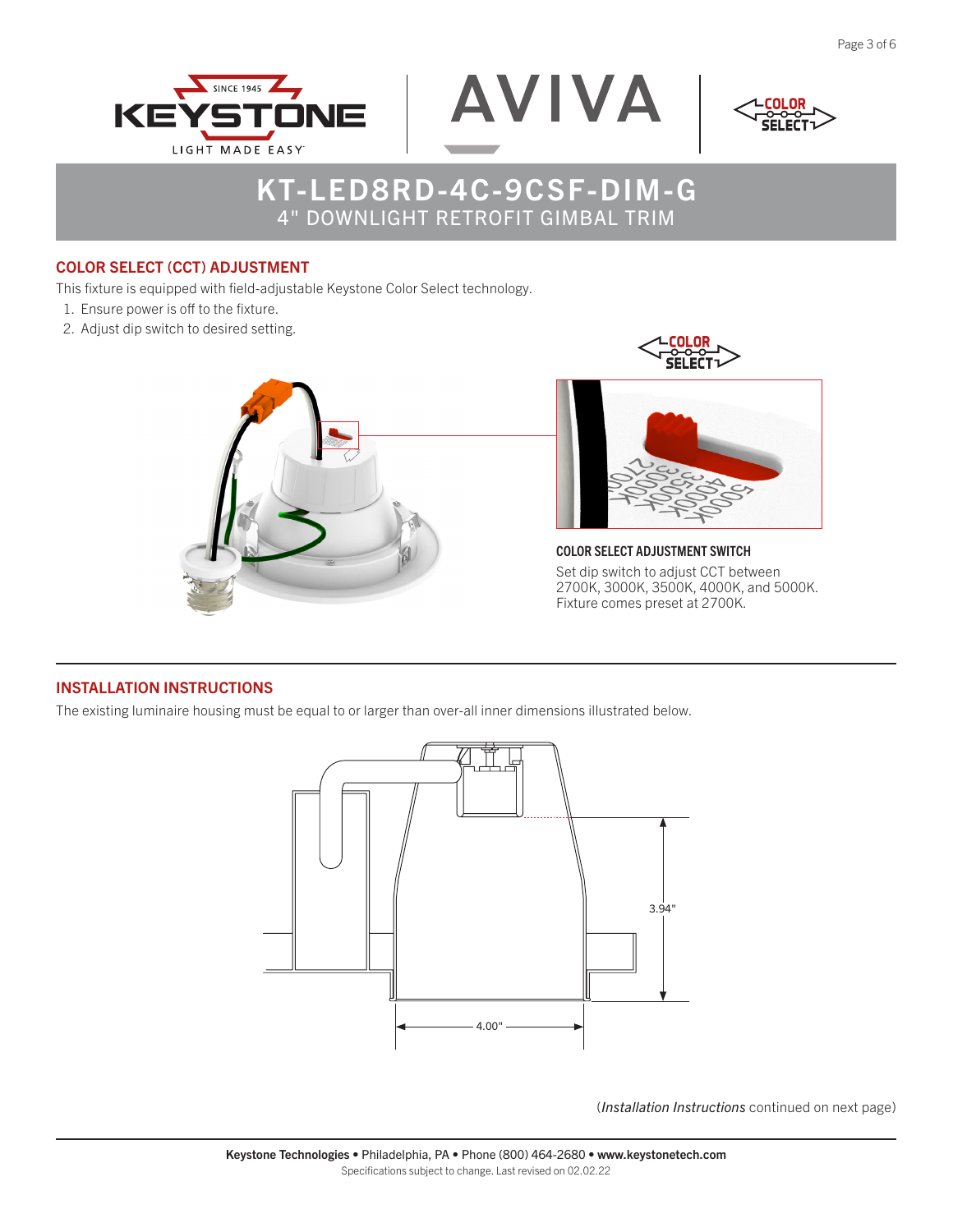

AVIVA

### INSTALLATION INSTRUCTIONS (continued)

SINCE 1945

**ILGHT MADE FASY** 

INIE

1. Shut off power at the source of the recessed housing into which you are installing fixture. Remove existing trim and CFL or incandescent bulb.

KE

*Note:* Follow all federal and local regulations when disposing of lamps and removed components.

2. Screw the E26 adaptor into the socket inside the housing.



3. Select desired CCT using adjustment switch on driver box (see *Color Select (CCT) Adjustment* on page 3).



**6.** Push recessed kit up until trim is flush with ceiling.





5. Carefully route wires into fixture, sliding the trim and friction clips into the housing for a tight fit.





(*Installation Instructions* continued on next page)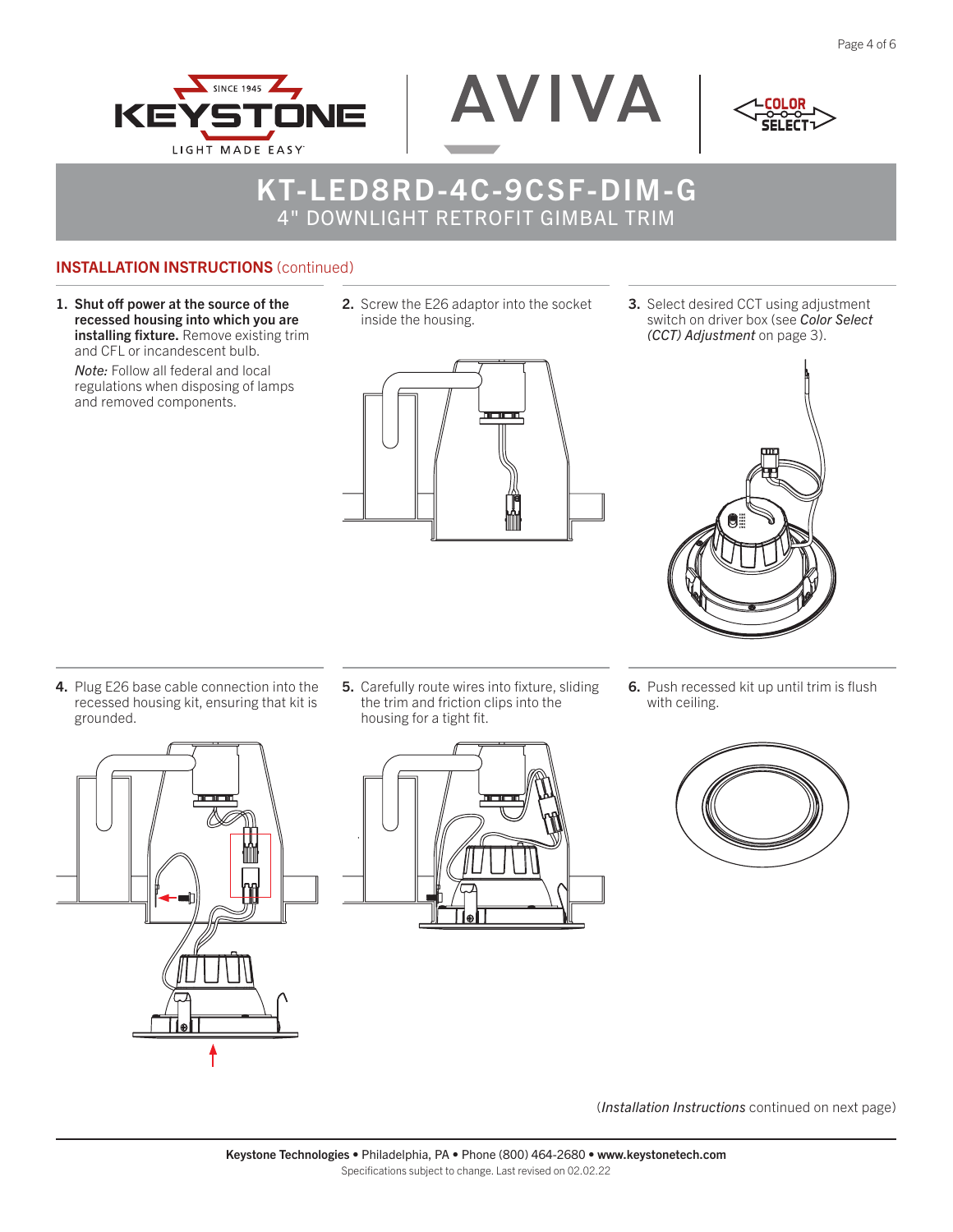



$$
<^{\text{L}\text{COLOR}}_{\text{SELECT}}>
$$

### INSTALLATION INSTRUCTIONS (continued)

7. Push the edge of the bezel to tilt lens vertically and rotate lens assembly horizontally towards the surface to be illuminated.



GIMBAL FEATURES





## **OPTIONAL ACCESSORY** (sold separately)

| <b>GU24 ADAPTOR</b>   |                                          |              |                  |    |  |  |  |
|-----------------------|------------------------------------------|--------------|------------------|----|--|--|--|
| <b>Catalog Number</b> | <b>Description</b>                       | <b>UPC</b>   | <b>Easy Code</b> | G. |  |  |  |
| KT-ADPT-RD-GU24       | GU24 Adaptor for downlight retrofit trim | 843654137568 | WTQ-04           |    |  |  |  |